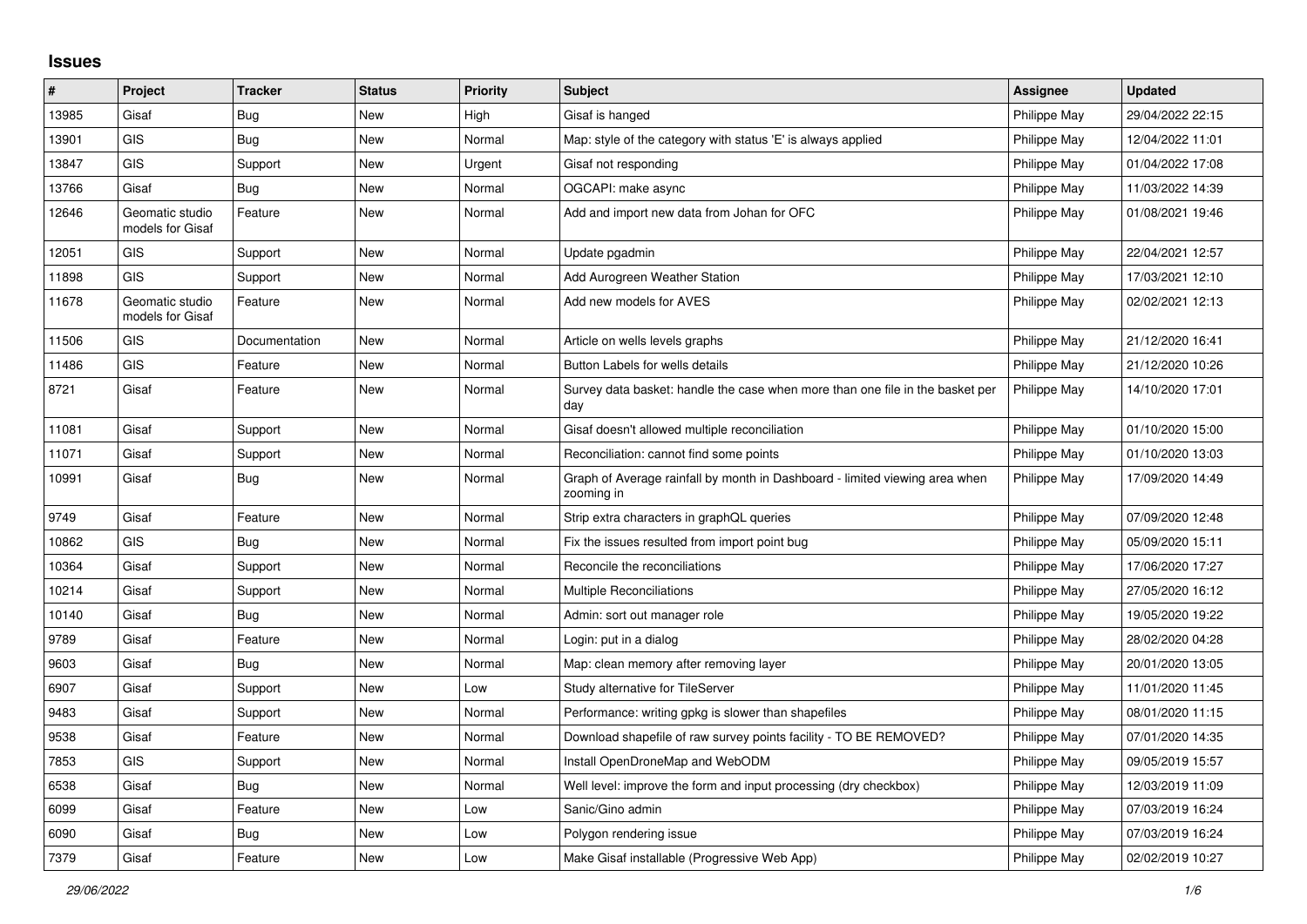| #     | Project                             | <b>Tracker</b> | <b>Status</b> | <b>Priority</b> | <b>Subject</b>                                                       | <b>Assignee</b> | <b>Updated</b>   |
|-------|-------------------------------------|----------------|---------------|-----------------|----------------------------------------------------------------------|-----------------|------------------|
| 7402  | <b>GIS</b>                          | Support        | New           | Normal          | Integrate data from well probes                                      | Philippe May    | 10/01/2019 11:12 |
| 13991 | GIS                                 | Support        | In Progress   | High            | Gisaf is again hung                                                  | Philippe May    | 30/04/2022 14:01 |
| 13203 | <b>GIS</b>                          | Support        | In Progress   | Normal          | Redis server: fix warning relarted to memory allocation              | Philippe May    | 12/11/2021 13:03 |
| 10291 | GIS                                 | Support        | In Progress   | Normal          | Vacuum DB at reboot                                                  | Philippe May    | 29/10/2021 11:44 |
| 13115 | GIS                                 | Task           | In Progress   | Urgent          | Server not working after power cut                                   | Philippe May    | 29/10/2021 11:05 |
| 12867 | GIS                                 | Support        | In Progress   | Normal          | Upgrade server (all virtual machines) to Debian bullseye             | Philippe May    | 25/10/2021 17:34 |
| 7584  | Gisaf                               | <b>Bug</b>     | In Progress   | Normal          | Error with large integers (graphql)                                  | Philippe May    | 20/09/2019 10:52 |
| 7120  | GIS                                 | Support        | In Progress   | Normal          | High CPU usage on the server (dom0)                                  | Philippe May    | 26/02/2019 13:10 |
| 7161  | GIS                                 | Support        | In Progress   | Normal          | Setup remote backup                                                  | Philippe May    | 19/12/2018 10:14 |
| 14090 | GIS                                 | Feature        | Resolved      | Normal          | Move to SDDs after failure of one HDD in the RAID array of the domUs | Philippe May    | 27/05/2022 16:28 |
| 14072 | <b>GIS</b>                          | Support        | Resolved      | Urgent          | Gisaf very slow                                                      | Philippe May    | 19/05/2022 02:29 |
| 13982 | <b>GIS</b>                          | Support        | Resolved      | Normal          | Update server's storage                                              | Philippe May    | 06/05/2022 14:38 |
| 13968 | Geomatic studio<br>models for Gisaf | Feature        | Resolved      | Normal          | Create layers and all for the LB records                             | Philippe May    | 28/04/2022 17:18 |
| 13952 | Gisaf                               | Support        | Resolved      | Normal          | Gisaf isn't Connecting                                               | Philippe May    | 25/04/2022 11:27 |
| 13885 | GIS                                 | Bug            | Resolved      | Normal          | Wrong name showing in the list of layers in the map                  | Philippe May    | 23/04/2022 04:04 |
| 13883 | GIS                                 | Support        | Resolved      | Urgent          | Gisaf not responding - Possible issue with tag editing?              | Philippe May    | 07/04/2022 19:34 |
| 13763 | GIS                                 | Support        | Resolved      | Normal          | Gisaf not responding                                                 | Philippe May    | 11/03/2022 13:03 |
| 13681 | Gisaf                               | Support        | Resolved      | Normal          | Gisaf isn't Connecting                                               | Philippe May    | 19/02/2022 11:01 |
| 13642 | Gisaf                               | Support        | Resolved      | Urgent          | Electrical problems: Server down                                     | Philippe May    | 15/02/2022 09:38 |
| 13447 | GIS                                 | Support        | Resolved      | Urgent          | Server down due to electrical power cut                              | Philippe May    | 31/12/2021 17:14 |
| 13258 | Gisaf                               | <b>Bug</b>     | Resolved      | Normal          | Missing data from AmbientWeather weather stations                    | Philippe May    | 21/11/2021 16:50 |
| 11762 | Gisaf                               | Feature        | Resolved      | Normal          | Switch from Mapbox to Maplibre                                       | Philippe May    | 20/11/2021 15:21 |
| 13235 | <b>GIS</b>                          | Support        | Resolved      | Normal          | Server hardware failure (sdc hard drive)                             | Philippe May    | 19/11/2021 17:59 |
| 13202 | Gisaf                               | Support        | Resolved      | Normal          | Gisaf is showing error                                               | Philippe May    | 12/11/2021 12:59 |
| 12895 | GIS                                 | Support        | Resolved      | Normal          | Migrate backups to Bung                                              | Philippe May    | 12/11/2021 00:36 |
| 13132 | GIS                                 | <b>Bug</b>     | Resolved      | Normal          | CSR Weather station missing data 28 nd 29 Otober 2021                | Philippe May    | 06/11/2021 12:20 |
| 9463  | GIS                                 | Support        | Resolved      | Normal          | Setup a weather station in Kalpana                                   | Philippe May    | 02/11/2021 15:08 |
| 13125 | Gisaf                               | <b>Bug</b>     | Resolved      | Normal          | Live layers: error with no detail shown                              | Philippe May    | 01/11/2021 19:06 |
| 13090 | Gisaf                               | Support        | Resolved      | Normal          | Importing error in new admin                                         | Philippe May    | 28/10/2021 11:00 |
| 13068 | GIS                                 | Support        | Resolved      | Normal          | Migrate gisaf VM to bullseye                                         | Philippe May    | 25/10/2021 17:28 |
| 12701 | GIS                                 | <b>Bug</b>     | Resolved      | Normal          | Weather Station not showing data since 24 July 2021                  | Philippe May    | 12/08/2021 12:21 |
| 12688 | Gisaf                               | Support        | Resolved      | Normal          | Layers are not visible                                               | Philippe May    | 10/08/2021 10:03 |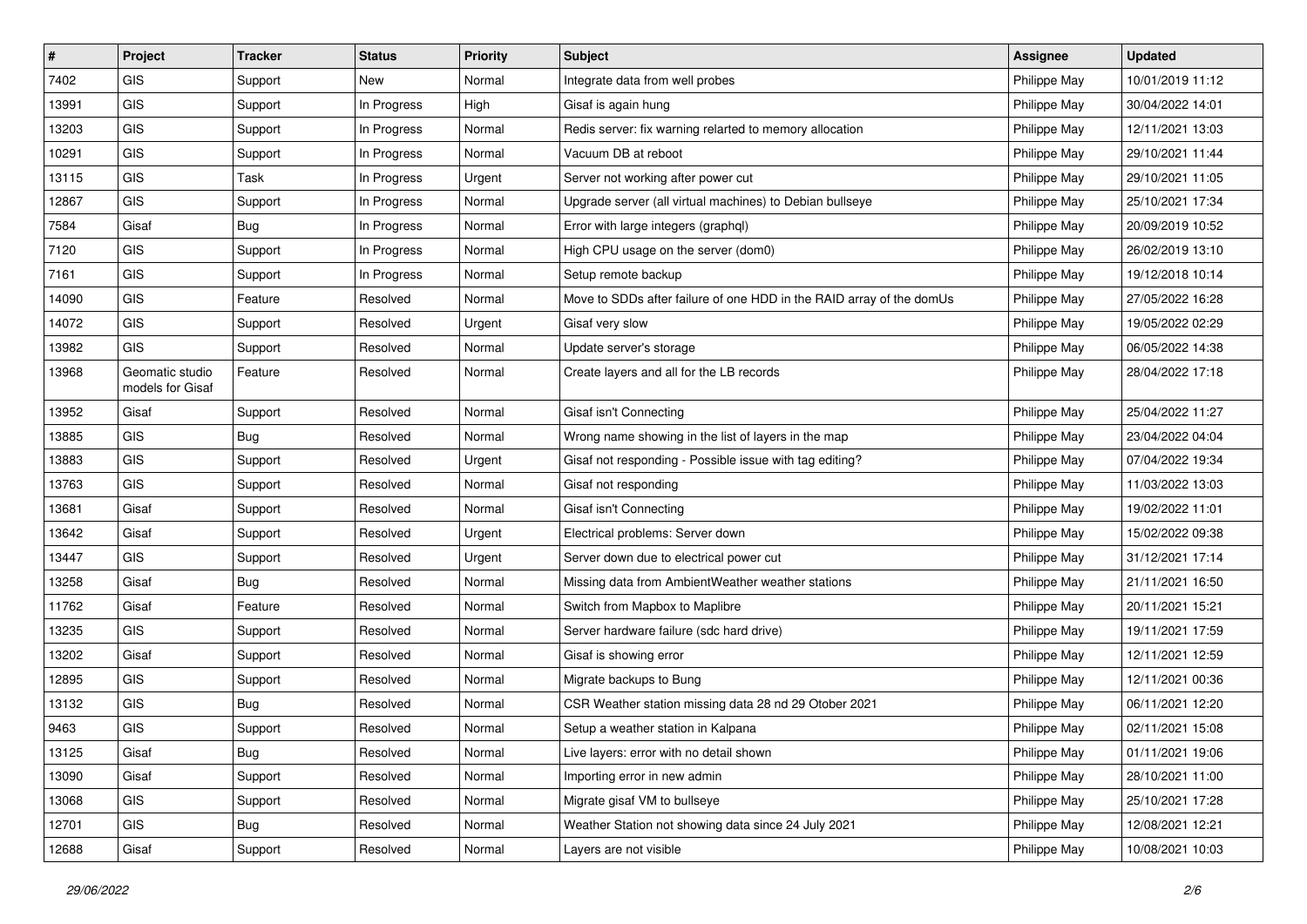| #     | Project | <b>Tracker</b> | <b>Status</b> | <b>Priority</b> | Subject                                                                                                      | Assignee     | <b>Updated</b>   |
|-------|---------|----------------|---------------|-----------------|--------------------------------------------------------------------------------------------------------------|--------------|------------------|
| 12491 | Gisaf   | Feature        | Resolved      | Normal          | Measure distances on the map                                                                                 | Philippe May | 11/07/2021 11:51 |
| 10675 | Gisaf   | Feature        | Resolved      | Normal          | Add attribution on map                                                                                       | Philippe May | 04/07/2021 13:58 |
| 10224 | Gisaf   | Support        | Resolved      | Normal          | Update gs.basemaps in Jupyter notebooks                                                                      | Philippe May | 14/06/2021 16:15 |
| 12075 | GIS     | Feature        | Resolved      | High            | CSR Weather Station not showing since 22 of april 2021                                                       | Philippe May | 29/04/2021 15:34 |
| 12049 | GIS     | <b>Bug</b>     | Resolved      | Immediate       | Gisaf Error                                                                                                  | Philippe May | 22/04/2021 10:39 |
| 11907 | Gisaf   | Feature        | Resolved      | Normal          | Allow specific project list for custom models                                                                | Philippe May | 19/03/2021 16:13 |
| 11886 | Gisaf   | Support        | Resolved      | Normal          | Pandas resample deprecation warning                                                                          | Philippe May | 16/03/2021 12:49 |
| 11649 | Gisaf   | Feature        | Resolved      | Normal          | Wells timeline dashboard misc. improvements                                                                  | Philippe May | 27/01/2021 15:47 |
| 11577 | Gisaf   | Feature        | Resolved      | Normal          | Dashboard: multiple sections per page                                                                        | Philippe May | 27/01/2021 12:37 |
| 10569 | Gisaf   | Feature        | Resolved      | Normal          | Well Masterfile/Repository                                                                                   | Philippe May | 19/12/2020 17:10 |
| 11457 | Gisaf   | Support        | Resolved      | Normal          | Building Shed and Retaining Walls are not showing in a map                                                   | Philippe May | 14/12/2020 19:52 |
| 11449 | Gisaf   | Feature        | Resolved      | Normal          | Strip extra characters when importing survey CSV files                                                       | Philippe May | 10/12/2020 01:06 |
| 10740 | Gisaf   | Bug            | Resolved      | Normal          | Change status: issue with projection system                                                                  | Philippe May | 17/09/2020 14:34 |
| 10741 | Gisaf   | Feature        | Resolved      | Normal          | Add a way for changing status of a feature, given its original id                                            | Philippe May | 16/09/2020 17:35 |
| 10948 | Gisaf   | Feature        | Resolved      | Normal          | Add WMS3 server capabilities (with pygeoapi)                                                                 | Philippe May | 14/09/2020 16:59 |
| 10920 | Gisaf   | Feature        | Resolved      | Normal          | Add option to display labels on the map                                                                      | Philippe May | 07/09/2020 11:54 |
| 10830 | Gisaf   | <b>Bug</b>     | Resolved      | Normal          | Import issue with raw survey points                                                                          | Philippe May | 30/08/2020 14:45 |
| 10829 | Gisaf   | <b>Bug</b>     | Resolved      | Normal          | Missing symbols                                                                                              | Philippe May | 24/08/2020 12:34 |
| 10819 | Gisaf   | <b>Bug</b>     | Resolved      | Normal          | Evergreen well: popup showing "null" instead of location, status, type                                       | Philippe May | 23/08/2020 23:44 |
| 10732 | Gisaf   | <b>Bug</b>     | Resolved      | Normal          | Wind Speed unit                                                                                              | Philippe May | 04/08/2020 16:52 |
| 10728 | Gisaf   | Bug            | Resolved      | Normal          | Cannot download CSV for values                                                                               | Philippe May | 03/08/2020 15:49 |
| 10323 | GIS     | <b>Bug</b>     | Resolved      | Normal          | Survey points from Eric Chacra: misc issues                                                                  | Philippe May | 03/08/2020 13:11 |
| 10693 | GIS     | Support        | Resolved      | Normal          | Wrong geometry type for category R54                                                                         | Philippe May | 30/07/2020 12:00 |
| 9552  | Gisaf   | Documentation  | Resolved      | Normal          | Weekly resampling - Starts on mondays                                                                        | Philippe May | 25/07/2020 17:12 |
| 10182 | Gisaf   | Feature        | Resolved      | Normal          | Function to change status of surveyed features                                                               | Philippe May | 15/07/2020 15:10 |
| 10536 | Gisaf   | Feature        | Resolved      | Normal          | Migrate PlottableModel.Actions.download csv value to plugins                                                 | Philippe May | 15/07/2020 15:07 |
| 10539 | Gisaf   | <b>Bug</b>     | Resolved      | Normal          | New basket admin: the metadata (surveyor, etc) aren't populated from raw<br>points when importing shapefiles | Philippe May | 15/07/2020 15:02 |
| 10439 | Gisaf   | <b>Bug</b>     | Resolved      | Normal          | Reconciliation: use categories instead of layers                                                             | Philippe May | 27/06/2020 05:21 |
| 10213 | Gisaf   | Bug            | Resolved      | Normal          | Point showing in the reconciliation pop-up but error while reconciling                                       | Philippe May | 26/06/2020 14:37 |
| 10400 | Gisaf   | <b>Bug</b>     | Resolved      | Normal          | Map search: works only once                                                                                  | Philippe May | 24/06/2020 12:05 |
| 10407 | Gisaf   | <b>Bug</b>     | Resolved      | Normal          | Live layer DXF export: missing reprojection                                                                  | Philippe May | 23/06/2020 04:24 |
| 10360 | Gisaf   | Bug            | Resolved      | Normal          | Cannot import survey: accuracy issue                                                                         | Philippe May | 17/06/2020 01:29 |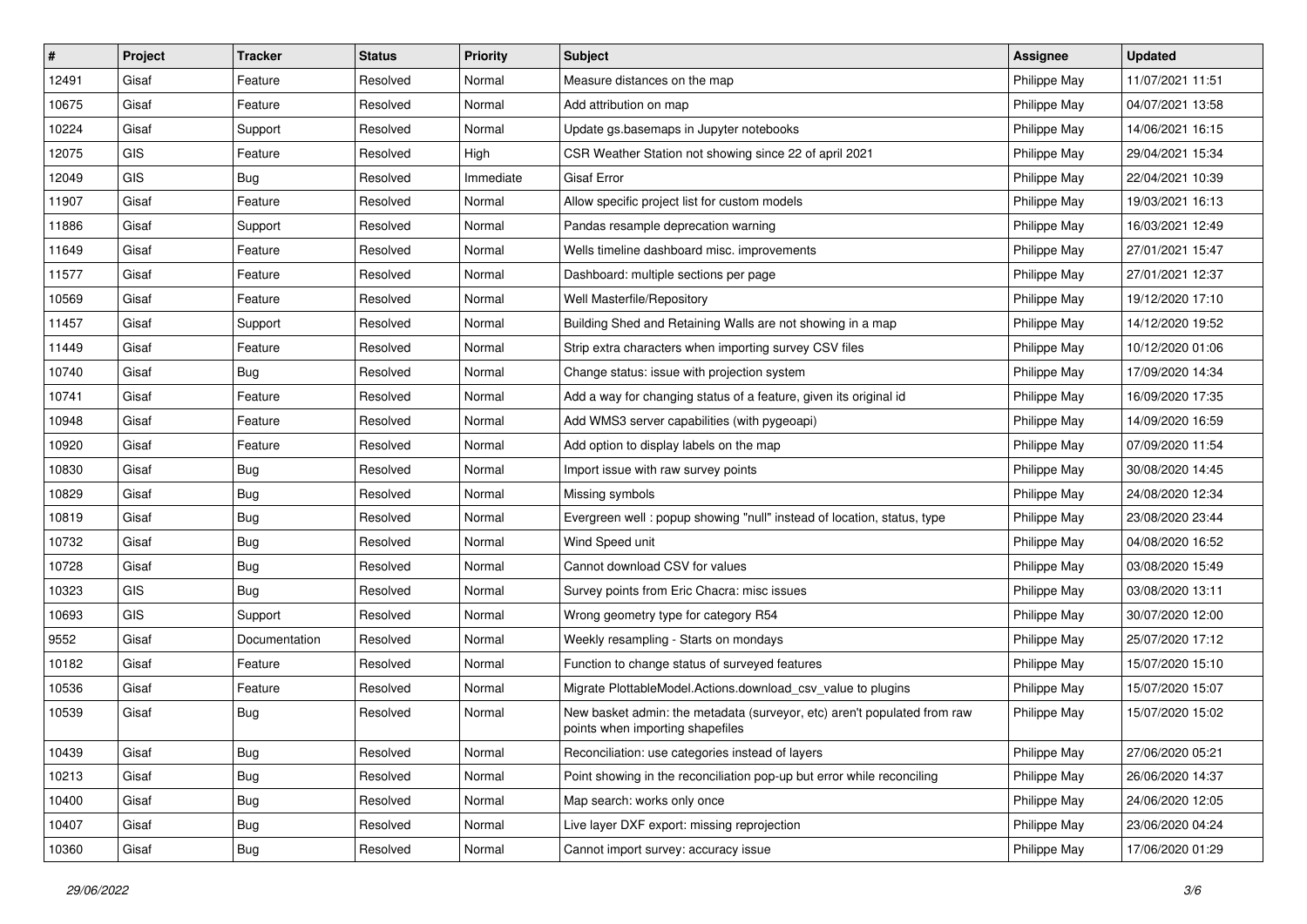| #     | Project | <b>Tracker</b> | <b>Status</b> | Priority | <b>Subject</b>                                                                                                       | <b>Assignee</b> | <b>Updated</b>   |
|-------|---------|----------------|---------------|----------|----------------------------------------------------------------------------------------------------------------------|-----------------|------------------|
| 10337 | Gisaf   | <b>Bug</b>     | Resolved      | Normal   | Custom layers with a "status" column not displayed on the map                                                        | Philippe May    | 13/06/2020 17:36 |
| 10331 | Gisaf   | Feature        | Resolved      | Normal   | Reconciliation: sort layer by alphabetical order                                                                     | Philippe May    | 12/06/2020 17:45 |
| 10289 | Gisaf   | <b>Bug</b>     | Resolved      | Normal   | New basket: cannot import raingauge Excel sheet                                                                      | Philippe May    | 11/06/2020 12:17 |
| 10306 | Gisaf   | <b>Bug</b>     | Resolved      | Normal   | Logout not working                                                                                                   | Philippe May    | 11/06/2020 12:13 |
| 10152 | Gisaf   | Feature        | Resolved      | Normal   | wells list in Measures Tab with only wells having measures                                                           | Philippe May    | 10/06/2020 15:05 |
| 10149 | Gisaf   | <b>Bug</b>     | Resolved      | Normal   | Import basket: fix authorization auto import                                                                         | Philippe May    | 09/06/2020 23:09 |
| 10180 | Gisaf   | Bug            | Resolved      | Normal   | Error importing Johan's shapefile                                                                                    | Philippe May    | 27/05/2020 15:34 |
| 10153 | GIS     | Support        | Resolved      | Normal   | Postgis access for Selvarani in QGis                                                                                 | Philippe May    | 23/05/2020 12:05 |
| 10151 | GIS     | Feature        | Resolved      | Normal   | PG ADMIN installation on server                                                                                      | Philippe May    | 23/05/2020 12:04 |
| 10125 | Gisaf   | <b>Bug</b>     | Resolved      | Normal   | Feature with Status other than existing, not showing in the map (example: future   Philippe May<br>building outline) |                 | 20/05/2020 04:05 |
| 10014 | Gisaf   | Feature        | Resolved      | Normal   | Interity checks                                                                                                      | Philippe May    | 19/05/2020 19:23 |
| 10123 | Gisaf   | <b>Bug</b>     | Resolved      | Normal   | Basket Upload: store not saved                                                                                       | Philippe May    | 19/05/2020 17:36 |
| 10122 | Gisaf   | <b>Bug</b>     | Resolved      | Normal   | Reconciliation: missing categories                                                                                   | Philippe May    | 19/05/2020 02:53 |
| 9944  | Gisaf   | Feature        | Resolved      | Normal   | Admin: manage categories                                                                                             | Philippe May    | 10/04/2020 12:06 |
| 9602  | Gisaf   | Bug            | Resolved      | Normal   | Map: ability to cancel download                                                                                      | Philippe May    | 20/01/2020 18:32 |
| 9592  | Gisaf   | Support        | Resolved      | Urgent   | Follow up migration                                                                                                  | Philippe May    | 19/01/2020 13:42 |
| 9563  | Gisaf   | Feature        | Resolved      | Normal   | Live layers: add option to link to a map feature                                                                     | Philippe May    | 12/01/2020 22:22 |
| 9220  | GIS     | Feature        | Resolved      | High     | Setting the daily resampling of weather data starting from 8.30 am                                                   | Philippe May    | 08/01/2020 17:57 |
| 9465  | Gisaf   | Bug            | Resolved      | Normal   | Export plots to PNG missing axis labels                                                                              | Philippe May    | 08/01/2020 11:35 |
| 9466  | Gisaf   | Support        | Resolved      | Normal   | Rename "altitude" to "elevation"                                                                                     | Philippe May    | 08/01/2020 11:27 |
| 9534  | Gisaf   | Feature        | Resolved      | Normal   | GeoJson store: systematically use geodataframes                                                                      | Philippe May    | 07/01/2020 16:51 |
| 9509  | Gisaf   | Feature        | Resolved      | Normal   | Update angular-plotly to 1.5.0                                                                                       | Philippe May    | 04/01/2020 12:05 |
| 9517  | Gisaf   | Feature        | Resolved      | Normal   | Tags: add location                                                                                                   | Philippe May    | 03/01/2020 11:54 |
| 9516  | Gisaf   | Feature        | Resolved      | Normal   | Map: add option to grab link to the selected feature                                                                 | Philippe May    | 02/01/2020 15:42 |
| 9519  | Gisaf   | <b>Bug</b>     | Resolved      | Normal   | Map info: fix icons                                                                                                  | Philippe May    | 02/01/2020 13:11 |
| 9510  | Gisaf   | Feature        | Resolved      | Normal   | Automatically resample to daily when there's too much data                                                           | Philippe May    | 01/01/2020 14:12 |
| 9493  | Gisaf   | Bug            | Resolved      | Normal   | Plotly png download resize frame                                                                                     | Philippe May    | 26/12/2019 16:37 |
| 9292  | GIS     | Support        | Resolved      | Normal   | Server upgrade to buster                                                                                             | Philippe May    | 13/11/2019 12:29 |
| 9036  | Gisaf   | <b>Bug</b>     | Resolved      | Normal   | Fix login indicator                                                                                                  | Philippe May    | 03/10/2019 15:15 |
| 8756  | Gisaf   | <b>Bug</b>     | Resolved      | Normal   | Map: handle errors when layers (eg, in base maps) don't actually exist                                               | Philippe May    | 02/08/2019 16:40 |
| 8669  | Gisaf   | Feature        | Resolved      | Normal   | Groups of map layers                                                                                                 | Philippe May    | 26/07/2019 10:51 |
| 8630  | Gisaf   | Feature        | Resolved      | Normal   | Map: add option for filter with status                                                                               | Philippe May    | 10/07/2019 16:49 |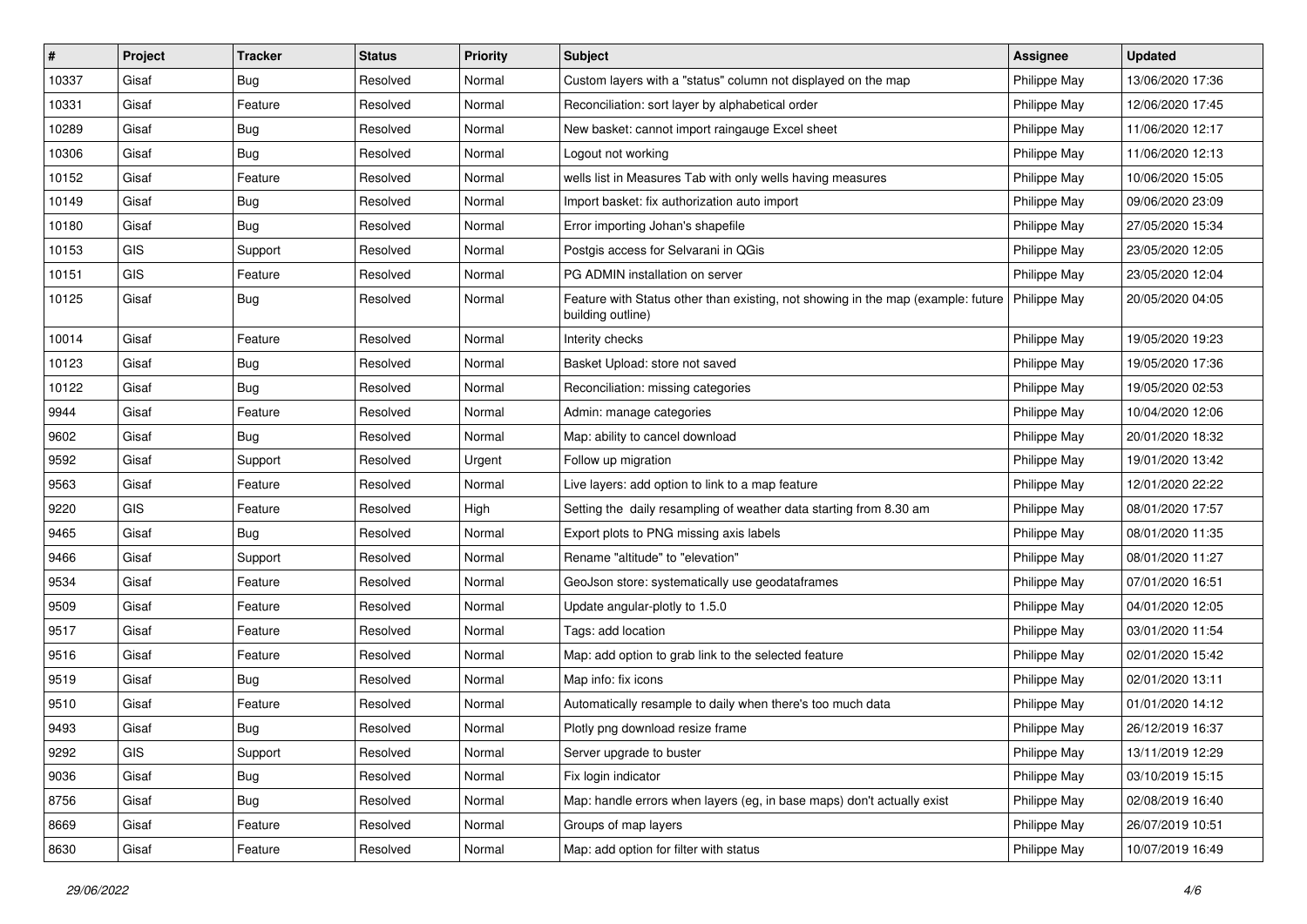| $\sharp$ | Project                             | <b>Tracker</b> | <b>Status</b> | <b>Priority</b> | <b>Subject</b>                                                                   | <b>Assignee</b> | <b>Updated</b>   |
|----------|-------------------------------------|----------------|---------------|-----------------|----------------------------------------------------------------------------------|-----------------|------------------|
| 8504     | GIS                                 | Support        | Resolved      | Normal          | Clean data from the weather station                                              | Philippe May    | 04/07/2019 17:05 |
| 8450     | <b>GIS</b>                          | Support        | Resolved      | Normal          | Unable to Load Jupyter Lab                                                       | Philippe May    | 10/06/2019 15:52 |
| 8096     | Geomatic studio<br>models for Gisaf | Task           | Resolved      | Normal          | Creating a Gkpg/shp for elevation points in Basins with category as an attribute | Philippe May    | 24/05/2019 16:57 |
| 8246     | <b>GIS</b>                          | Support        | Resolved      | Normal          | Server down?                                                                     | Philippe May    | 06/05/2019 15:45 |
| 8231     | Gisaf                               | <b>Bug</b>     | Resolved      | Normal          | Fix status in table definition of new categories                                 | Philippe May    | 03/05/2019 17:26 |
| 7935     | Geomatic studio<br>models for Gisaf | Task           | Resolved      | Normal          | Template components in order                                                     | Philippe May    | 20/03/2019 15:18 |
| 7709     | Geomatic studio<br>models for Gisaf | Feature        | Resolved      | Normal          | Waste water treatment plant improvements                                         | Philippe May    | 19/03/2019 23:58 |
| 7936     | Geomatic studio<br>models for Gisaf | Task           | Resolved      | Normal          | Add the wastewater type to the origin                                            | Philippe May    | 19/03/2019 23:56 |
| 3472     | Gisaf                               | Feature        | Resolved      | Normal          | Weather station graphs: choice of parameters                                     | Philippe May    | 10/03/2019 14:52 |
| 7527     | Gisaf                               | Feature        | Resolved      | Normal          | Give an option to resample data for graphs (eg. rain gauge)                      | Philippe May    | 07/03/2019 16:24 |
| 5618     | Gisaf                               | Feature        | Resolved      | Low             | Export layers as DXF                                                             | Philippe May    | 05/03/2019 12:42 |
| 7813     | Gisaf                               | Documentation  | Resolved      | Normal          | Including credits for ESRI basemap (Sat, Highways, Labels)                       | Philippe May    | 05/03/2019 12:39 |
| 7696     | Geomatic studio<br>models for Gisaf | Feature        | Resolved      | Normal          | HT Cables shapefile from Johan                                                   | Philippe May    | 25/02/2019 18:54 |
| 7725     | Geomatic studio<br>models for Gisaf | Feature        | Resolved      | Normal          | Add a button for generating reports                                              | Philippe May    | 25/02/2019 13:08 |
| 7710     | Geomatic studio<br>models for Gisaf | Feature        | Resolved      | Normal          | Add fields to the individual components                                          | Philippe May    | 25/02/2019 13:07 |
| 7711     | Geomatic studio<br>models for Gisaf | Feature        | Resolved      | Normal          | Add fields to component types                                                    | Philippe May    | 25/02/2019 13:06 |
| 5974     | Gisaf                               | <b>Bug</b>     | Resolved      | Normal          | Issues in uploading readings into GISAF using interface                          | Philippe May    | 06/02/2019 09:25 |
| 7551     | <b>GIS</b>                          | <b>Bug</b>     | Resolved      | Normal          | error while downloading shapefiles from gisaf                                    | Philippe May    | 06/02/2019 09:10 |
| 7156     | <b>GIS</b>                          | Support        | Resolved      | Normal          | Make server boot again                                                           | Philippe May    | 05/02/2019 11:13 |
| 7552     | <b>GIS</b>                          | <b>Bug</b>     | Resolved      | Normal          | error in auto import of raw points to point shapefiles                           | Philippe May    | 05/02/2019 11:13 |
| 7554     | <b>GIS</b>                          | <b>Bug</b>     | Resolved      | Normal          | Cannot auto import points for project RZ                                         | Philippe May    | 04/02/2019 16:31 |
| 7343     | <b>GIS</b>                          | Support        | Resolved      | Normal          | Add layer for locations                                                          | Philippe May    | 02/02/2019 15:25 |
| 6954     | GIS                                 | Support        | Resolved      | Normal          | Create a VM for DB                                                               | Philippe May    | 10/11/2018 16:02 |
| 6990     | <b>GIS</b>                          | Support        | Resolved      | Normal          | Create a VM for Notebooks                                                        | Philippe May    | 10/11/2018 15:57 |
| 6494     | GIS                                 | Support        | Resolved      | Normal          | Add CC copyright on data                                                         | Philippe May    | 31/08/2018 21:19 |
| 6069     | Gisaf                               | Task           | Resolved      | Normal          | wwtp output and flow component - output                                          | Philippe May    | 22/06/2018 15:15 |
| 5978     | GIS                                 | Task           | Resolved      | High            | Registration for Bangalore Open Street Map conference                            | Philippe May    | 11/06/2018 11:56 |
| 5988     | Gisaf                               | Bug            | Resolved      | Normal          | problem with the flow from origin of wastewater to the component                 | Philippe May    | 08/06/2018 15:14 |